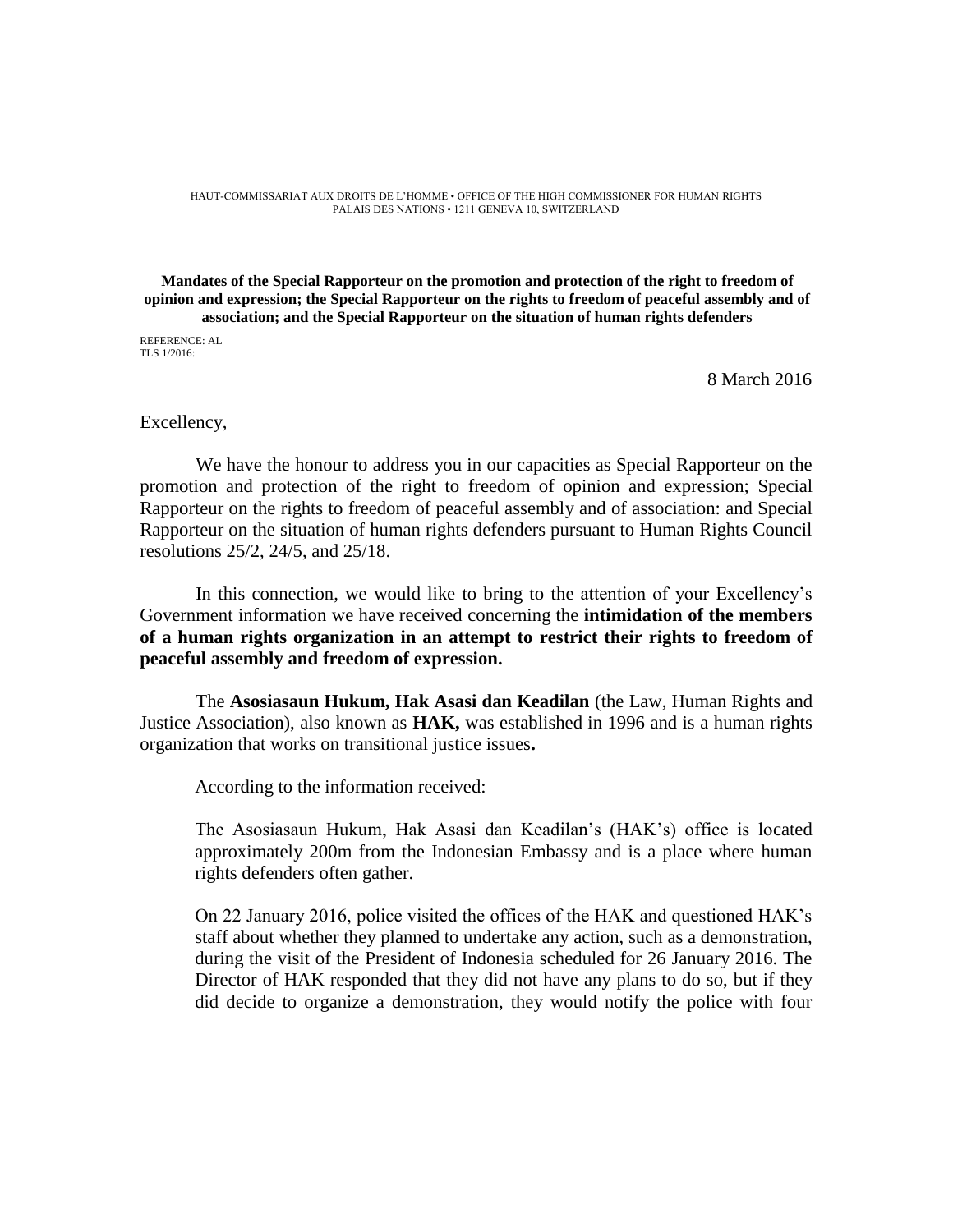days' notice, as required by the Law on the Freedom of Assembly and Demonstration (Law 1/2006).

On 25 January 2016, an intelligence officer telephoned the HAK office and inquired whether they were planning to organize a demonstration. The Director of HAK reiterated that they had no such plan and he quoted article 42 of the Constitution of Timor Leste, which provides the right to freedom of peaceful assembly.

Also on 25 January 2016, the police informed the public that they would immediately intervene in any protests throughout the visit of the President of Indonesia in order to ensure the President's safety. On the evening of the 25 January, HAK issued a press statement calling for justice to be brought for past crimes. On 26 January 2016, at a press conference, HAK publicly criticized the police statement made to the public the day before.

At approximately midday on 26 January 2016, security officers visited HAK's offices and discussed the Indonesian President's visit with them. One HAK staff member was wearing a "free West Papua" t-shirt. The security officers forced the staff member to remove it and confiscated the t-shirt, noting down the name of the individual. The bags of three human rights defenders present at the HAK offices were searched.

At approximately 2 p.m. on the same day, two security officers arrived at the HAK offices and requested to use the office to provide security to the Indonesian President, but HAK's staff refused this request.

As a result of these events, on 27 January 2016, several of HAK's staff did not go to work the next day and one individual did not sleep in his own home out of fear of harassment. HAK's staff have filed a complaint to the Office of the Prosecutor about the above allegations.

Reportedly, during the visit of the President of Indonesia and the meeting of the Community of Portuguese Speaking Countries similar attempts to restrict the rights to freedom of assembly and freedom of expression were made against three other non-governmental organizations.

Serious concern is expressed that the above allegations may be an attempt to intimidate and restrict the legitimate exercise of the members of HAK's rights to freedom of peaceful assembly and freedom of expression. Concern is also expressed for the confiscation of the t-shirt belonging to a member of HAK, restricting his legitimate right to freedom of expression.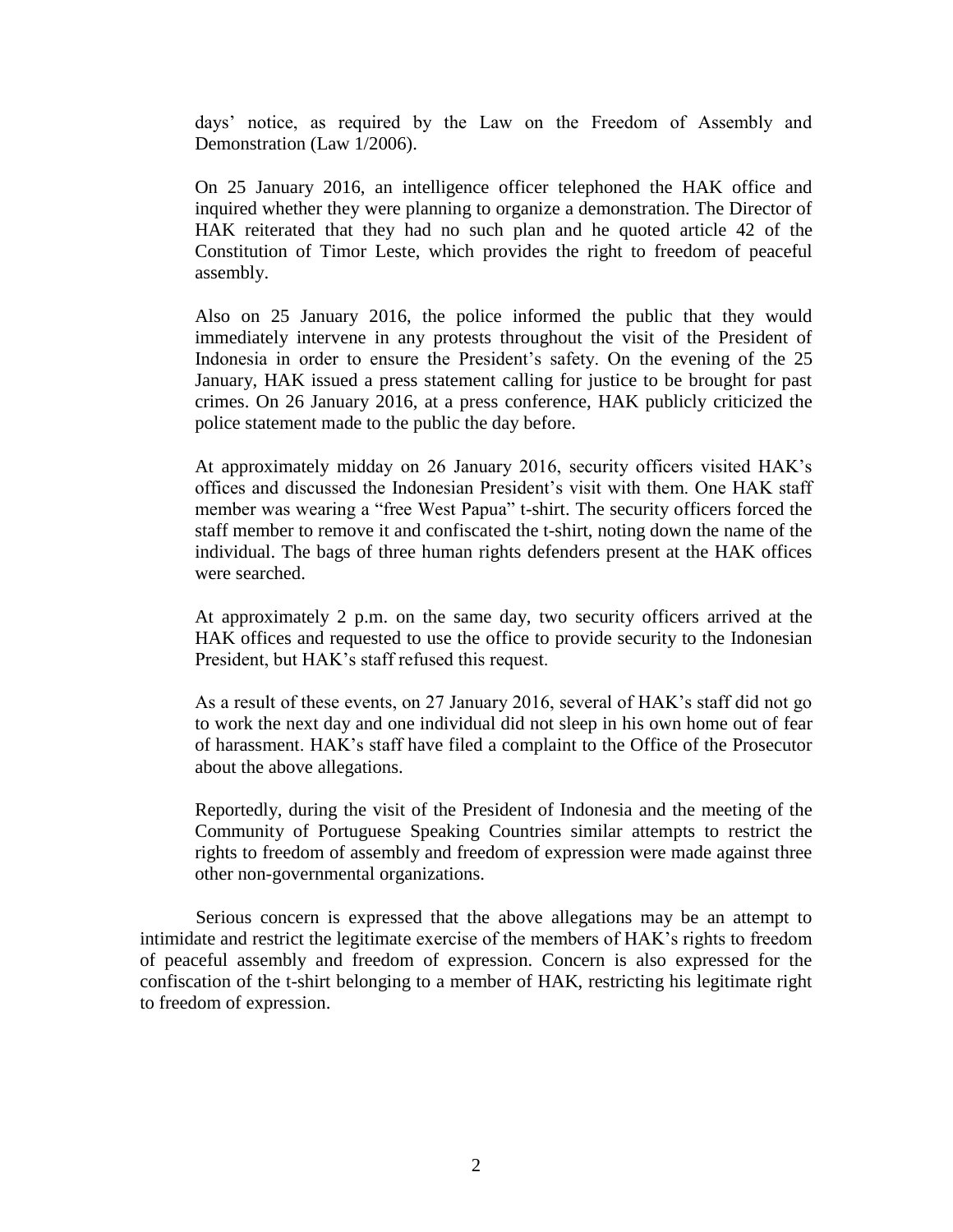Additional concern is expressed for what appears to be the beginning of a crackdown on civil society during official visits and meetings, as well as about the broader effect of the above-mentioned allegations, which may have a "chilling effect" on human rights defenders and civil society as a whole, particularly those with dissenting opinions, exercising their rights to freedom of peaceful assembly, freedom of association and freedom of expression.

In connection to these allegations and concerns, please refer to the **Reference to International law Annex** attached to this letter which cites international human rights instruments and standards relevant to these allegations.

As it is our responsibility, under the mandates provided to me by the Human Rights Council, to seek to clarify all cases brought to my attention, we would be grateful for your observations on the following matters:

1. Please provide any additional information and comment which you may have on the above mentioned allegations.

2. Please provide information on the reason for visiting and calling the HAK offices to inquire about whether they intended demonstrate during the visit of the President of Indonesia in light of the above allegations.

3. Please explain how the restrictions placed on the rights to freedom of peaceful assembly and freedom of expression contained in the public notice issued on 25 January 2016 are compatible with international human rights norms and standards, including the Universal Declaration on Human Rights and International Convention on Civil and Political Rights.

4. Please provide information on the legal basis for the confiscation of a HAK staff member's "free West Papua" t-shirt and how it is compatible with international norms and standards, including the Universal Declaration on Human Rights and the International Covenant on Civil and Political Rights.

5. Please provide information about any measures adopted to ensure that the legitimate rights to freedom of peaceful assembly and freedom of expression are respected and that the physical and psychological integrity of human rights defenders and those exercising these rights is guaranteed in Timor Leste, especially during official visits and meetings.

We would appreciate receiving a response within 60 days.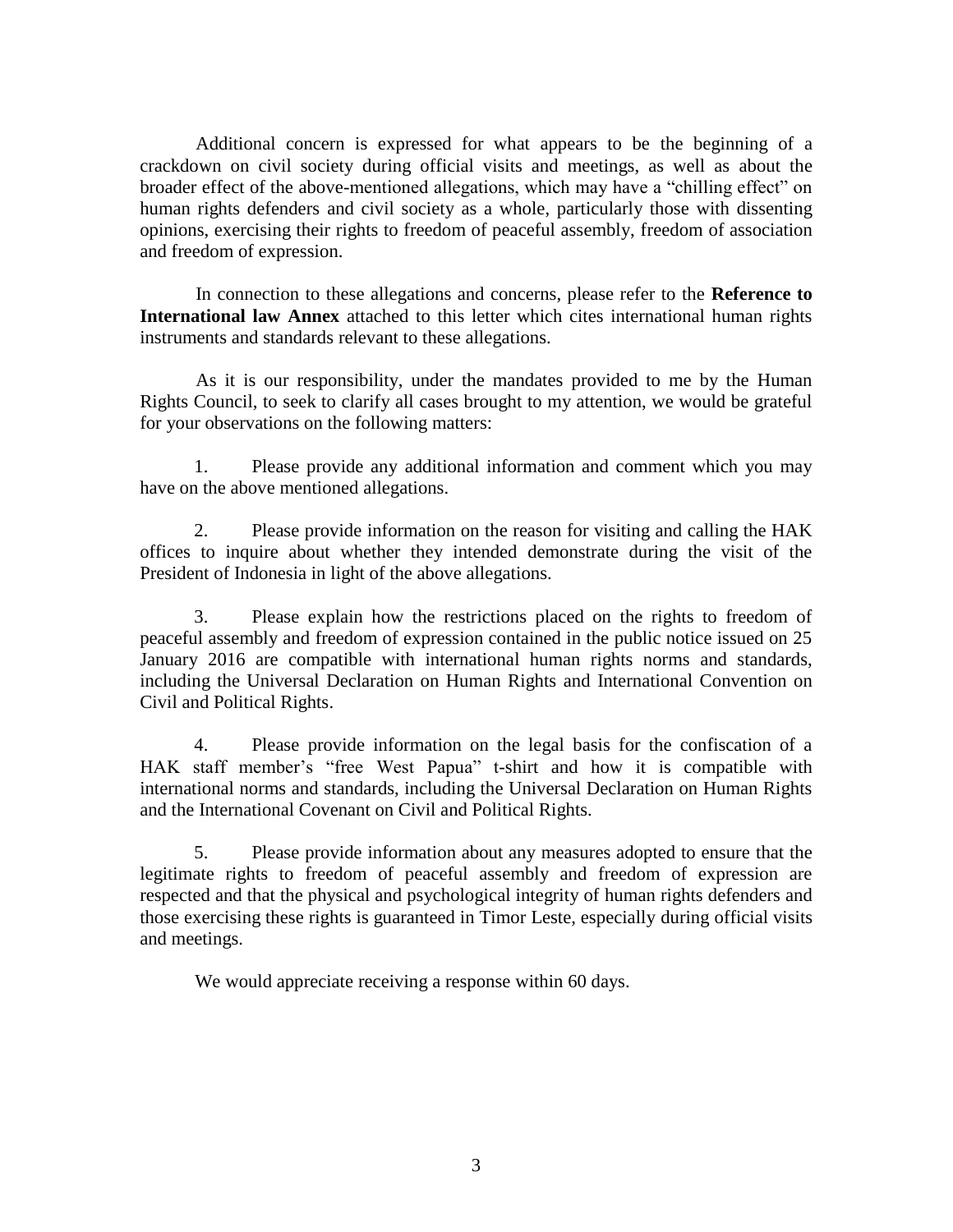While awaiting a reply, we urge that all necessary interim measures be taken to halt the alleged violations and prevent their re-occurrence and in the event that the investigations support or suggest the allegations to be correct, to ensure the accountability of any person(s) responsible for the alleged violations.

Your Excellency's Government's response will be made available in a report to be presented to the Human Rights Council for its consideration.

Please accept, Excellency, the assurances of our highest consideration.

David Kaye Special Rapporteur on the promotion and protection of the right to freedom of opinion and expression

Maina Kiai Special Rapporteur on the rights to freedom of peaceful assembly and of association

> Michel Forst Special Rapporteur on the situation of human rights defenders